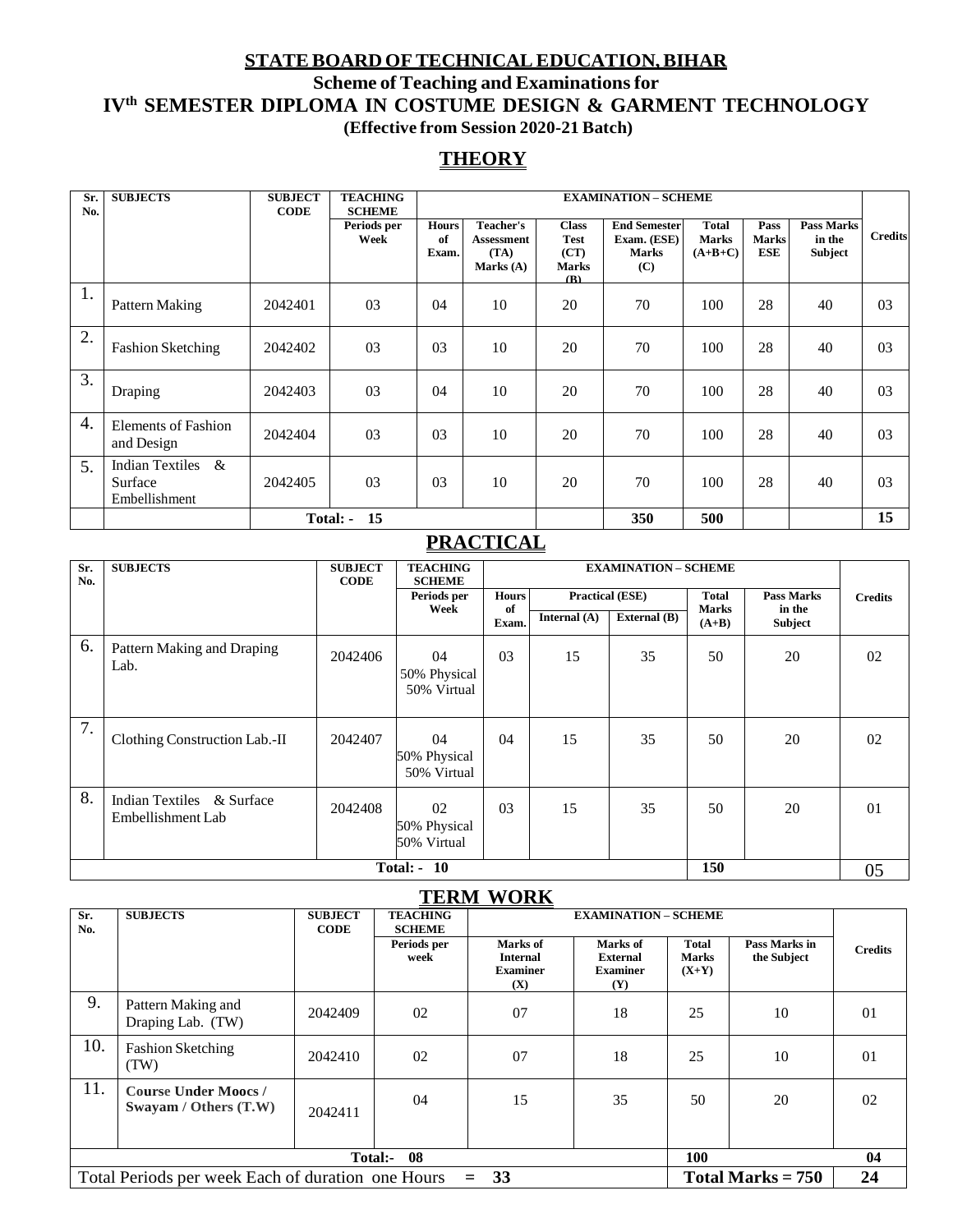## **PATTERN MAKING**

| <b>Subject Code</b> | Theory<br><b>No. of Periods Per Week</b> |  |     | No of Period in one session: | <b>Tredits</b> |    |
|---------------------|------------------------------------------|--|-----|------------------------------|----------------|----|
| 2042401             |                                          |  |     | <b>Full Marks</b>            | 100            |    |
|                     |                                          |  | P/S | <b>ESE</b>                   | 70             |    |
|                     | 03                                       |  |     | <b>TA</b>                    | 10             | 03 |
|                     |                                          |  |     |                              | 20             |    |

**RATIONALE:** Today's fashion industry is versatile and rapidly changing in trends and therefore quick response of production is very much essential. Flat pattern technique and Draping are the most important techniques employed in fashion garment industry since its inception. Therefore, a steep demand of professional and technically educated workforce of advanced pattern designing is one of the basic human resources of garment production industry. Aim of introducing this subject is to prepare students with a professional approach of flat pattern and draping techniques, relevant to today's fashion garment making industry. Introduction of this course is a step forward in educating students in synchronization with the needs of today's garment industry.

**Objectives: S**tudents will be able to:

#### 1. **Create innovative pattern using appropriate basic blocks and techniques. CONTENTS : THEORY**

|           | Name of the Topic                                                                                      | <b>Hrs</b> | <b>Marks</b> |
|-----------|--------------------------------------------------------------------------------------------------------|------------|--------------|
| Unit-1    | <b>Introduction to Pattern making</b>                                                                  | 05         | 05           |
|           | 1.1 Importance of pattern making.                                                                      |            |              |
|           | 1.2 Methods of pattern making.                                                                         |            |              |
|           | 1.2.1 Flat pattern method.                                                                             |            |              |
|           | 1.2.2 size drafting method (Give idea through demonstration on dress form).                            |            |              |
|           | 1.2.3 Drafting method (Upper & Lower Block)                                                            |            |              |
|           | 1.3 Pattern making in today's world.                                                                   |            |              |
| Unit-2    | <b>Introduction to Blocks.</b>                                                                         | 04         | 05           |
|           | 2.1 Definition of block.                                                                               |            |              |
|           | 2.2 Types of blocks: Standard block, Simplified block, Tailoring block, Trade block, Primary block and |            |              |
|           | Secondary block.                                                                                       |            |              |
|           | 2.3 Importance of blocks, off figure drafting.                                                         |            |              |
| Unit $-3$ | <b>Techniques of Pattern Designing.</b>                                                                | 15         | 30           |
|           | 3.1 Material used for flat pattern methods.                                                            |            |              |
|           | 3.2 Methods of flat pattern: (i) Pivot method, (ii) Slash method.                                      |            |              |
|           | 3.3 Principles of flat pattern method, its advantages and disadvantages.                               |            |              |
|           |                                                                                                        |            |              |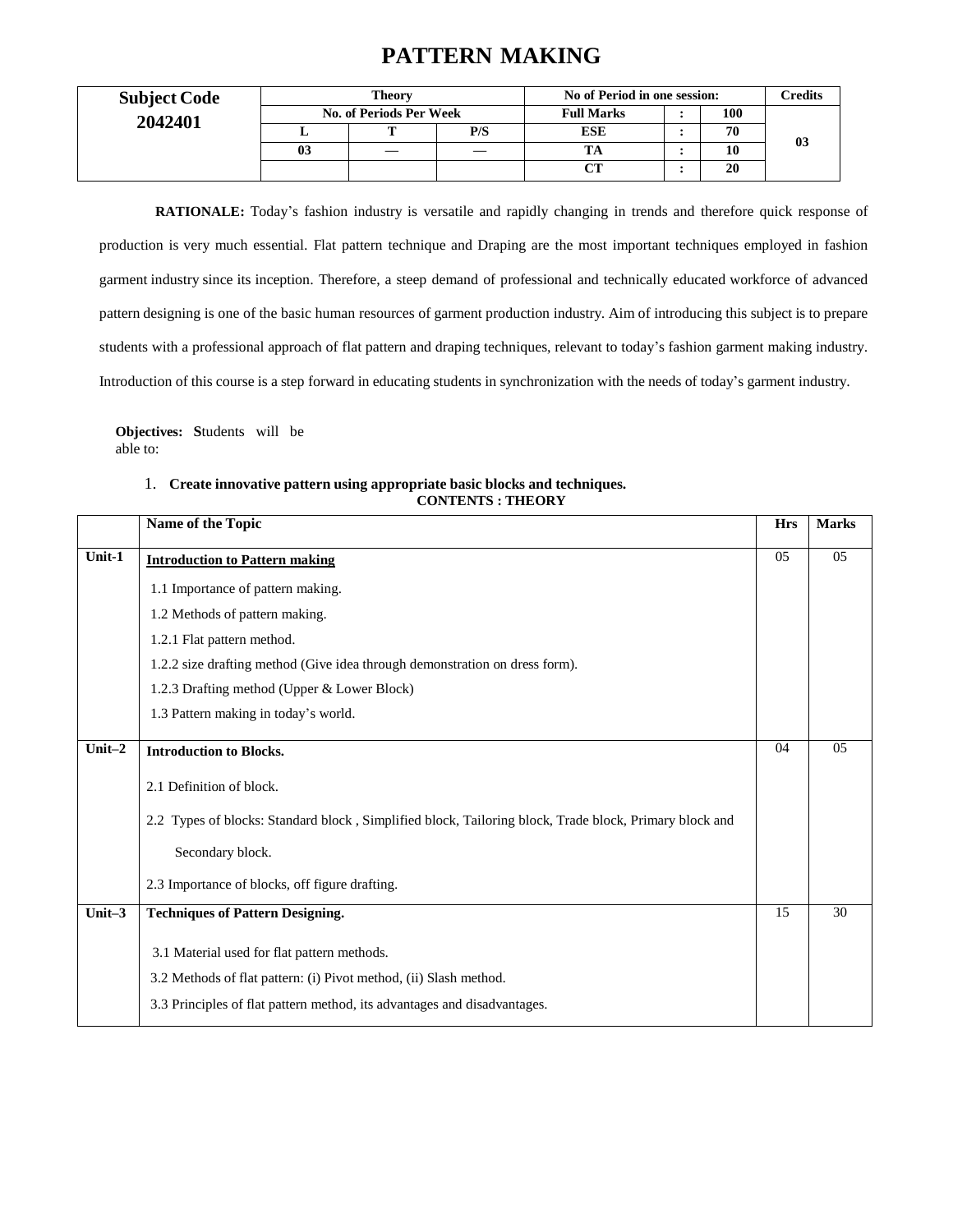| Unit-4 | <b>Garment Components</b>                                                                                    | 10  | 15 |
|--------|--------------------------------------------------------------------------------------------------------------|-----|----|
|        | 4.1 Definition, Drafting of Basic Sleeves and types of sleeves.                                              |     |    |
|        | 4.1.1 Set in sleeves and its varieties.                                                                      |     |    |
|        | 4.1.2 Non set in sleeves and its varieties.                                                                  |     |    |
|        | 4.2 Definition and Drafting of Basic Shirt & Band Collar                                                     |     |    |
|        | 4.3 Types of Collars.                                                                                        |     |    |
|        | 4.3.1 Flat Collars and its varieties.                                                                        |     |    |
|        | 4.3.2 Raised Collars and its varieties.                                                                      |     |    |
|        | 4.3.3 Varieties in neck-lines without Collars.                                                               |     |    |
|        | 4.4 Definition of Cuffs.                                                                                     |     |    |
|        | 4.4.1 Varieties of cuffs- detachable cuff, Gauntlet cuff, barrel cuff, Beret cuff, Rollup cuff, French cuff, |     |    |
|        | Button loop cuff.                                                                                            |     |    |
| Unit-5 | Introduction to skirt.                                                                                       | 0.5 | 10 |
|        | 5.1 Definition of Skirt and Drafting of Basic Lower Blocks;                                                  |     |    |
|        | 5.2 Classify various types of skirts according to its length.                                                |     |    |
|        | <b>Total</b>                                                                                                 | 42  | 70 |

### **List of Recommended Books**

| S. No. | <b>Title of Books</b>                 | Author                   | <b>Publication</b>                  |
|--------|---------------------------------------|--------------------------|-------------------------------------|
|        | Pattern making for fashion design.    | Helen Joseph - Armstrong | Dorling Kindersley (India) Pvt. Ltd |
| 2      | Fabric, form and flat pattern cutting | Winifred Aldrich         | Blackwell Publishing                |
|        | Pattern making for fashion design.    | Helen Joseph - Armstrong | Harper Collins Publishers           |
| 4      | Pattern Grading for Women's Cloths    | Gerry Cooklin            | Willey-Black Well                   |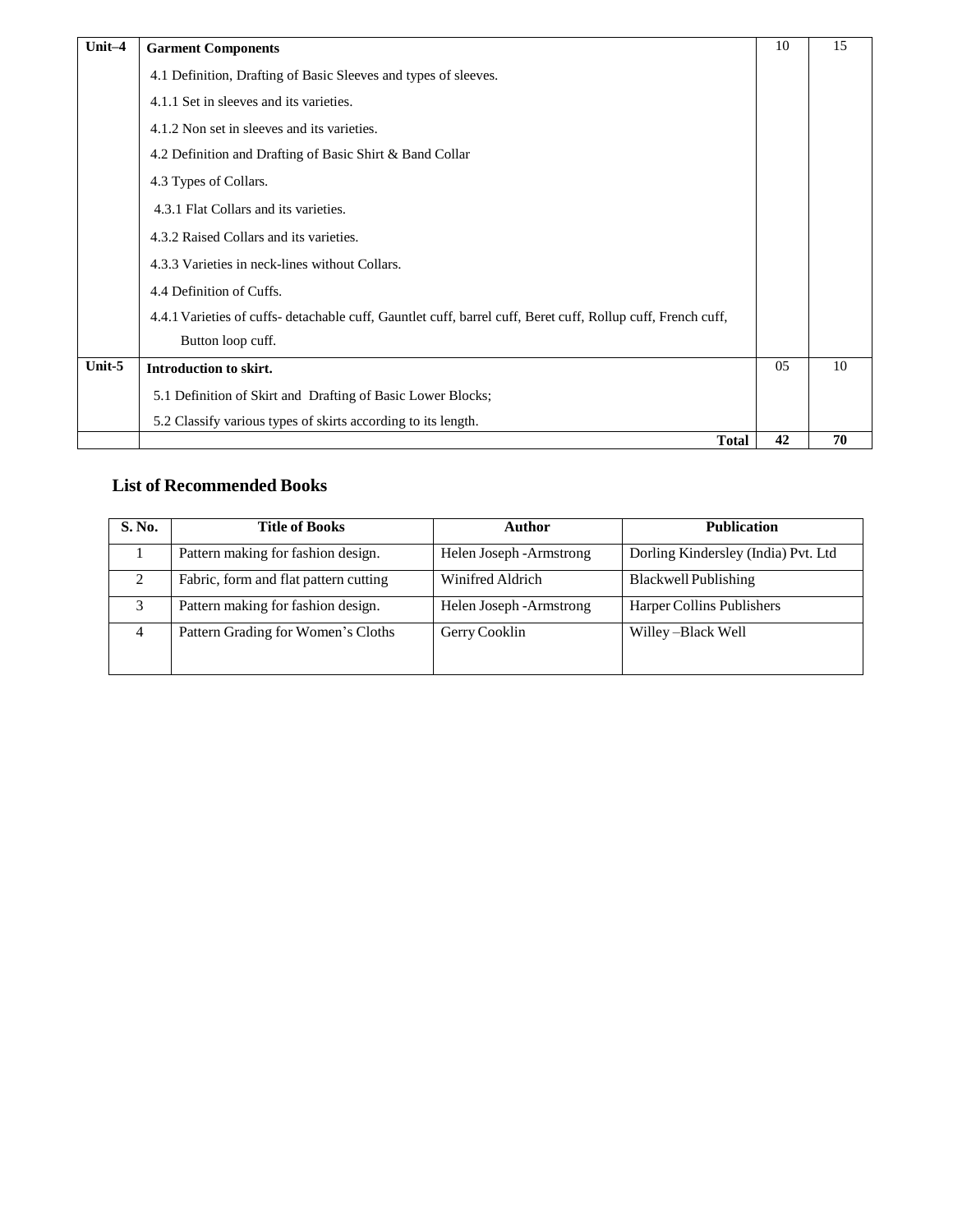## **FASHION SKETCHING**

| <b>Subject Code</b> | Theory<br>No. of Periods Per Week |  |     | No of Period in one session : 42 | Credits |    |
|---------------------|-----------------------------------|--|-----|----------------------------------|---------|----|
| 2042402             |                                   |  |     | <b>Full Marks</b>                | 100     |    |
|                     |                                   |  | P/S | <b>ESE</b>                       | 70      |    |
|                     | 03                                |  |     |                                  |         | 03 |
|                     |                                   |  |     | $\sim$                           | 20      |    |

**RATIONALE:** This course forms the basis for drawing garments on human figures. It emphasizes the basic silhouettes. The knowledge of different type of human figures enables the designers to design appropriate costumes. There is great demand of professionals in the market who can design garments for different human figures. The focus of the course is on development of skills in the student to apply principles and elements of design for garment design in industry. The course Art and design is prerequisite for this course.

**Objectives: S**tudents will be able to:

- i. Design appropriate garment using principles and elements of design for given human figure.
- ii. To develop ability in students to prepare in ligneous designs.
- iii. To impart knowledge on human anatomy.
- iv. To impart knowledge about model figure, fashion figure.
- v. To impart knowledge of various figure types.
- vi. To develop rendering knowledge and tools used for fashion drawing.

### CONTENTS: THEORY

| <b>UNIT</b> | Name of the Topic                                                                        | <b>Hrs</b> | <b>Marks</b> |
|-------------|------------------------------------------------------------------------------------------|------------|--------------|
| UNIT-1      | Human figure proportions and stylization                                                 |            |              |
|             | 1.1 Basic Human proportions, Human postures                                              |            |              |
|             | 1.2 Comparative analysis of Male, Female and children's ideal proportions                |            | 20           |
|             | 1.3 Preparing a personalized fashion croquis for Men's wear, women's wear and children's | 12         |              |
|             | wear range development                                                                   |            |              |
|             | 1.4 The croquies made should be used for further exercises in the course.                |            |              |
| UNIT-2      | Application of elements of designs in clothing                                           |            |              |
|             | 2.1 Identifying and incorporating the element of 'point' in garments                     |            |              |
|             | 2.2 Identifying and incorporating the element of 'line' in the design of garments        |            | 10           |
|             | 2.3 Identifying and incorporating the element of 'form' in the design of garments        | 07         |              |
|             | 2.4 Identifying and incorporating the element of 'colour' in the design of garments      |            |              |
|             | 2.5 Identifying and incorporating the element of 'texture' in the design of garments     |            |              |
| UNIT-3      | Application of principles of designs in clothing                                         |            |              |
|             | 3.1 Repetition and the elements as applied to the clothing                               |            |              |
|             | 3.2 Gradation and the elements in the clothing                                           |            |              |
|             | 3.3 Transition and the elements in the clothing                                          |            |              |
|             | 3.4 Radiation and the elements in the clothing                                           | 07         | 10           |
|             | 3.5 Rhythm and the elements in the clothing                                              |            |              |
|             | 3.6 Emphasis and the elements in the clothing                                            |            |              |
|             | 3.7 Balance and the elements in the clothing.                                            |            |              |
| UNIT-4      | Application of principles of designs in clothing to modify the look of the garment       |            |              |
|             | 4.1 Exploring the concept of large top slim bottom; slim top large bottom.               |            |              |
|             | 4.2 Creating an angular/sharp look through Colour, Line, Point and texture               | 06         | 10           |
|             | 4.3 Creating a Tubular/flat look through Colour, Line, Point and texture                 |            |              |
|             | 4.4 Creating a Curvy look through Colour, Line, Point and texture                        |            |              |
|             | 4.5 Accentuating various zones of the body through Colour, Line, Point and texture       |            |              |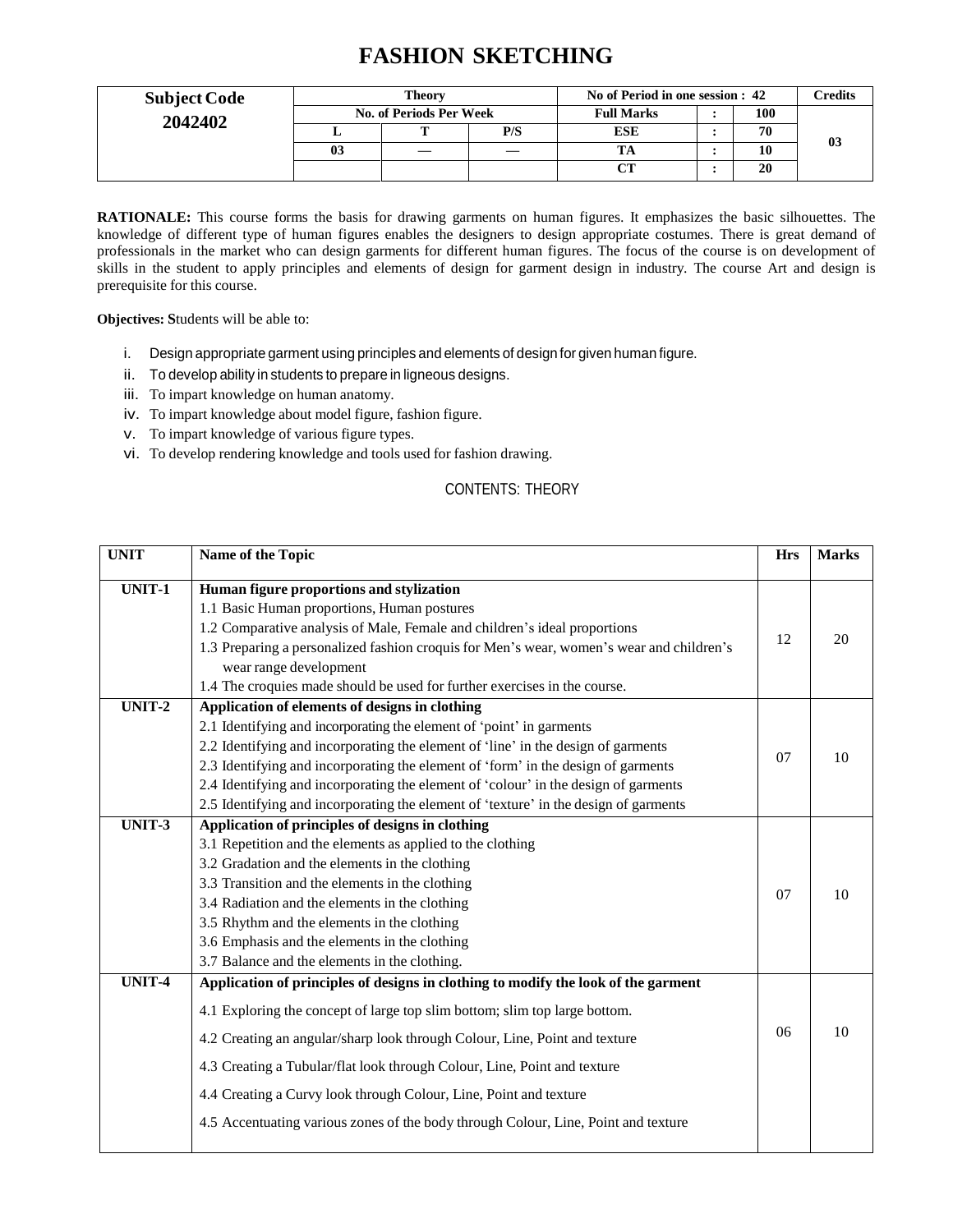| UNIT-5 | Pattern design & flattering different types of figures                              |              |    |    |  |
|--------|-------------------------------------------------------------------------------------|--------------|----|----|--|
|        | 5.1 The Stout figure and the thin figure                                            |              |    |    |  |
|        | 5.2 Narrow shoulder and Broad shoulder                                              |              |    |    |  |
|        | 5.3 Round figure                                                                    |              |    |    |  |
|        | 5.4 Large Bust, Flat chest                                                          |              |    |    |  |
|        | 5.5 Large Hip, Large waist & Hips                                                   |              |    |    |  |
|        | 5.6 Large abdomen                                                                   |              |    |    |  |
|        | 5.7 Long Waist, slender figure                                                      |              |    |    |  |
|        | 5.8 Short Waist                                                                     |              | 10 | 20 |  |
|        | 5.9 Sway Back                                                                       |              |    |    |  |
|        | 5.10 Long Neck, Short or thick neck                                                 |              |    |    |  |
|        | 5.11 Large face, Small face, Square or broad face, Round face, Narrow Pointed face. |              |    |    |  |
|        | 5.12 Retrousse Nose, Prominent Nose                                                 |              |    |    |  |
|        | 5.13 Prominent Chin & Jaw, Receding Chin & Small Jaw                                |              |    |    |  |
|        | 5.14 Prominent forehead, Low forehead                                               |              |    |    |  |
|        | 5.15 Sharp angular feature, Large features                                          |              |    |    |  |
|        | 5.16 Glasses                                                                        |              |    |    |  |
|        |                                                                                     | <b>Total</b> | 42 | 70 |  |

### **List of Recommended Books:-**

| Sr. No.        | <b>Title</b>                                    | Author                                | <b>Publisher</b>                            |
|----------------|-------------------------------------------------|---------------------------------------|---------------------------------------------|
| 1              | Visual Design                                   | Marian L. Davis.                      | Prentice Hall, Englewood diffs, New Jersey. |
| 2              | Art in Everyday Life                            | Harrient Goldstein                    | Vettagoldstein Publisher                    |
| 3              | Mc'calls sewing in colour                       |                                       | Hamlyn Publication                          |
| $\overline{4}$ | How you look and dress                          | <b>Byrta Carson</b>                   |                                             |
| 5              | Simple Accessories                              | Jeff Sone & Johnson Gros              | $-$                                         |
| 6              | <b>Fashion From Concept to Consumer</b>         | Gini Stephens Frings                  | Pearson publications, 2009                  |
| 7              | The complete 20th Century Source<br><b>Book</b> | John Peacock                          | Thames and Hudson, London, 2000,            |
| 8              | Fashion Accessories-Men                         | John Peacock                          | Thames and Hudson, London, 1996             |
| 9              | Century of Bags                                 | Claire Billcocks                      | Chartwell Books, New Jersey 1997            |
| 10             | <b>Shoes-Fashion and Fantasies</b>              | Malolow Blahnik-Co<br>Collin Mac dolw | Thames and Hudson, 1989                     |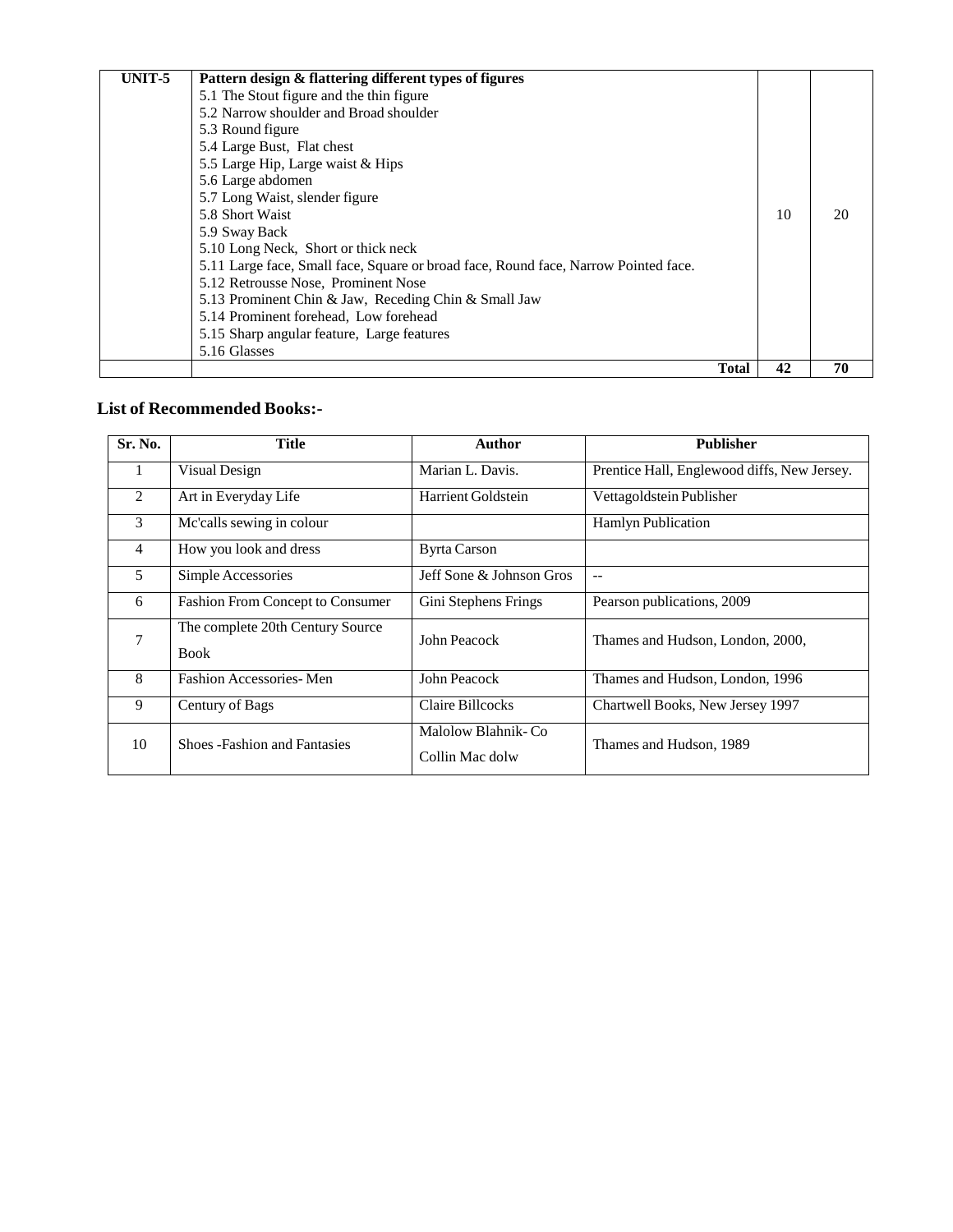## **DRAPING**

| <b>Subject Code</b> | Theory<br><b>No. of Periods Per Week</b> |   |     | No of Period in one session : | Credits |    |
|---------------------|------------------------------------------|---|-----|-------------------------------|---------|----|
| 2042403             |                                          |   |     | <b>Full Marks</b>             | 100     |    |
|                     |                                          | m | P/S | <b>ESE</b>                    | 70      |    |
|                     | 03                                       |   |     |                               | 10      | 03 |
|                     |                                          |   |     |                               | 20      |    |

**RATIONALE**: Today's fashion industry is versatile and rapidly changing in trends and therefore quick response of production is very much essential. Flat pattern technique and Draping are the most important techniques employed in fashion garment industry since its inception. Therefore, a steep demand of professional and technically educated workforce of advanced pattern designing is one of the basic human resources of garment production industry. Aim of introducing this subject is to prepare students with a professional approach of flat pattern and draping techniques, relevant to today's fashion garment making industry. Introduction of this course is a step forward in educating studentsin synchronization with the needs of today's garment industry.

**Objectives**: Students will be able to:

|           | Name of the Topic                                                                    | <b>Hrs</b> | <b>Marks</b> |
|-----------|--------------------------------------------------------------------------------------|------------|--------------|
| $Unit-1$  | <b>Introduction to Draping</b>                                                       | 05         | 05           |
|           | 1.1 Importance of Draping                                                            |            |              |
|           | 1.2 Methods of Draping                                                               |            |              |
|           | 1.2.1 Draping method (Give idea through demonstration on dress form).                |            |              |
|           | 1.2.2 Draping in customized garments                                                 |            |              |
| Unit $-2$ | Introduction to front and back bodice through draping                                | 04         | 05           |
|           | 2.1 How to handle fabric directly on body form                                       |            |              |
|           | 2.2 Dart formation and manipulation on bodice through draping                        |            |              |
|           | 2.3 Contemporary designs for tops using draping techniques                           |            |              |
| Unit $-3$ | <b>Techniques of Draping</b>                                                         | 15         | 30           |
|           | 3.1 Material used for draping methods.                                               |            |              |
|           | 3.2 Methods of Draping: (i) Pivot method, (ii) Slash method.                         |            |              |
|           | 3.3 Principles of draping, its advantages and disadvantages.                         |            |              |
| $Unit-4$  | <b>Draping Components</b>                                                            | 10         | 15           |
|           | 4.1 Pinning                                                                          |            |              |
|           | 4.1.1 Trimming                                                                       |            |              |
|           | 4.1.2 Clipping                                                                       |            |              |
|           | 4.2 Creating shapes using darts and tucks                                            |            |              |
|           | 4.3 Adding volume using pleats and gathers                                           |            |              |
|           | 4.3.1 Handling complex curves                                                        |            |              |
|           | 4.3.2 How to use support elements such as shoulder pads, under layers and petticoats |            |              |
|           | 4.3.3 How to handle bias draping                                                     |            |              |
| Unit-5    | Techniques used in sewing of the Draped muslin                                       | 05         | 10           |
|           | 5.1 How to mark the seam lines darts etc while still on the body form                |            |              |
|           | 5.2 How to correctly remove the muslin from the body form                            |            |              |
|           | 5.3 How to pin and stitch the final garment                                          |            |              |
|           | <b>Total</b>                                                                         | 42         | 70           |

### **CONTENTS : THEORY**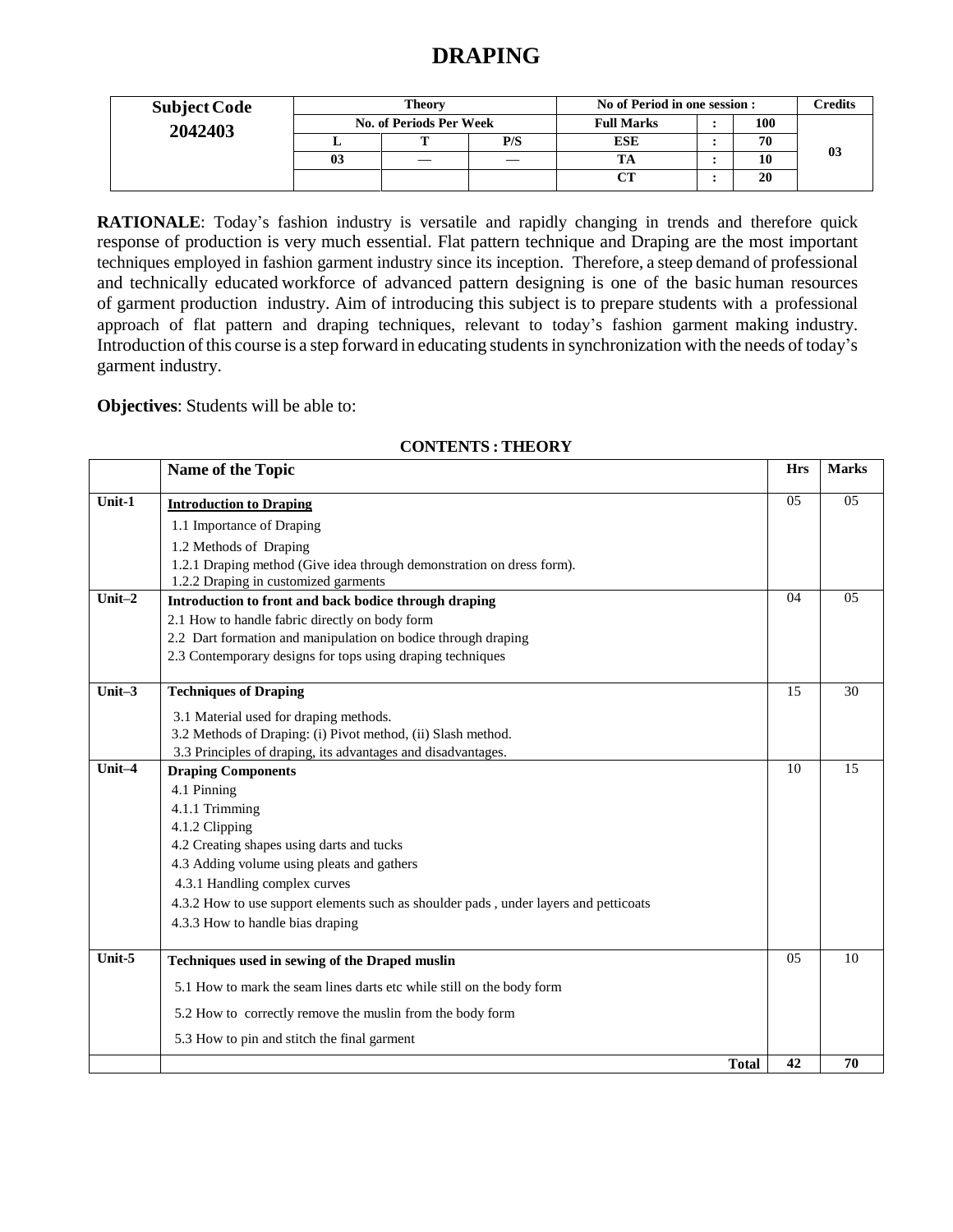## **ELEMENTS OF FASHION AND DESIGN**

|         | Theory<br><b>Subject Code</b><br><b>No. of Periods Per Week</b> |  |     | No of Period in one session : 42 |  |     | Credits |
|---------|-----------------------------------------------------------------|--|-----|----------------------------------|--|-----|---------|
| 2042404 |                                                                 |  |     | <b>Full Marks</b>                |  | 100 |         |
|         |                                                                 |  | P/S | ESE                              |  | 70  |         |
|         | 03                                                              |  |     |                                  |  |     | 03      |
|         |                                                                 |  |     | $\sim$                           |  | 20  |         |

**RATIONALE:** This course helps in understanding concept of fashion and the factors that affect fashion. It enables the students to familiarize with fashion terminology. Understanding of the fashion trends is must for garment designers to make their designs acceptable in market. Every costume designer should know about fashion and latest fashion trends if he/she wants his/her products to be appreciated by the consumers. This course therefore helps the students to familiarize with fashion capitals, fashion brands, fashion designers and consumer segmentations in order to understand the nuance of fashion as a global phenomenon affecting lifestyle and commerce. This will help to keep themselves updated with knowledge and developments in fashion world. Thus this is a very important course for students of CDGT programme.

**Objectives:** The course content should be taught and curriculum should be implemented with the aim to develop required skills in the students so that they are able to acquire following competency:

- 1. Apply appropriate element and principles of fashion in given situation.
- 2. Gain knowledge about the national and international fashion scenario affecting life style and commerce.
- 3. Appreciate the influence of style icons on fashion across the globe.
- 4. Explain unique selling preposition 'USP' and signature style of important fashion designers across the world.
- 5. Explain principle and intangible of fashion.

### **CONTENTS: THEORY**

| <b>UNIT</b> | Name of the Topic                                                                            | <b>Hrs</b>     | <b>Marks</b> |
|-------------|----------------------------------------------------------------------------------------------|----------------|--------------|
| $Unit-1$    | <b>Introduction</b>                                                                          |                |              |
|             | 1.1 What is fashion?                                                                         |                |              |
|             | 1.2 Difference between style, fashion and trend.                                             |                |              |
|             | 1.3 Principles of fashion                                                                    | 08             | 14           |
|             | 1.4 The intangible of fashion.                                                               |                |              |
|             | 1.5 Terminologies associated with clothing: Terms for clothing details, Terms for clothing   |                |              |
|             | articles, Terms for materials and techniques associated with clothing.                       |                |              |
| Unit $-2$   | <b>Fashion Theory</b>                                                                        |                |              |
|             | 2.1 Veblen's theory of leisure class                                                         |                |              |
|             | 2.2 Life cycle of fashion, The bell curve                                                    |                |              |
|             | 2.3 Haute couture, pert e porter, high fashion, diffusion line, bridge fashion, mass         |                |              |
|             | manufactured                                                                                 | 06             | 10           |
|             | 2.4 Trends in fashion                                                                        |                |              |
|             | 2.5 Trickle up, trickle down and trickle across theory                                       |                |              |
|             | 2.6 Fads and classic                                                                         |                |              |
| Unit $-3$   | <b>Elements of Fashion</b>                                                                   |                |              |
|             | 3.1 Fabric: fabric quality, weave, texture, ornamentation etc.                               |                |              |
|             | 3.2 Colour                                                                                   |                |              |
|             | 3.3 Fit                                                                                      | 06             | 10           |
|             | 3.4 Fall                                                                                     |                |              |
|             | 3.5 Shapes and Proportions                                                                   |                |              |
|             |                                                                                              |                |              |
| Unit $-4$   | <b>Factors Affecting Fashion</b>                                                             |                |              |
|             | 4.1 The factor of age and gender; geography, culture, economy and class, technology, 'icon', | 06             | 10           |
|             | popularity (fashion leaders and fashion followers), taste, Time period.                      |                |              |
| Unit- $5$   | <b>Apparel Categorization</b>                                                                |                |              |
|             | 5.1 Street wear, Formal wear (business formals), Business casuals, Ethnic wear, Bridal wear  |                |              |
|             | (Western, Indian), Kids wear, Denim wear, Lounge wear, Resort wear, Beach wear,              | 0 <sub>5</sub> | 08           |
|             | Sports wear, Active sports wear.                                                             |                |              |
|             |                                                                                              |                |              |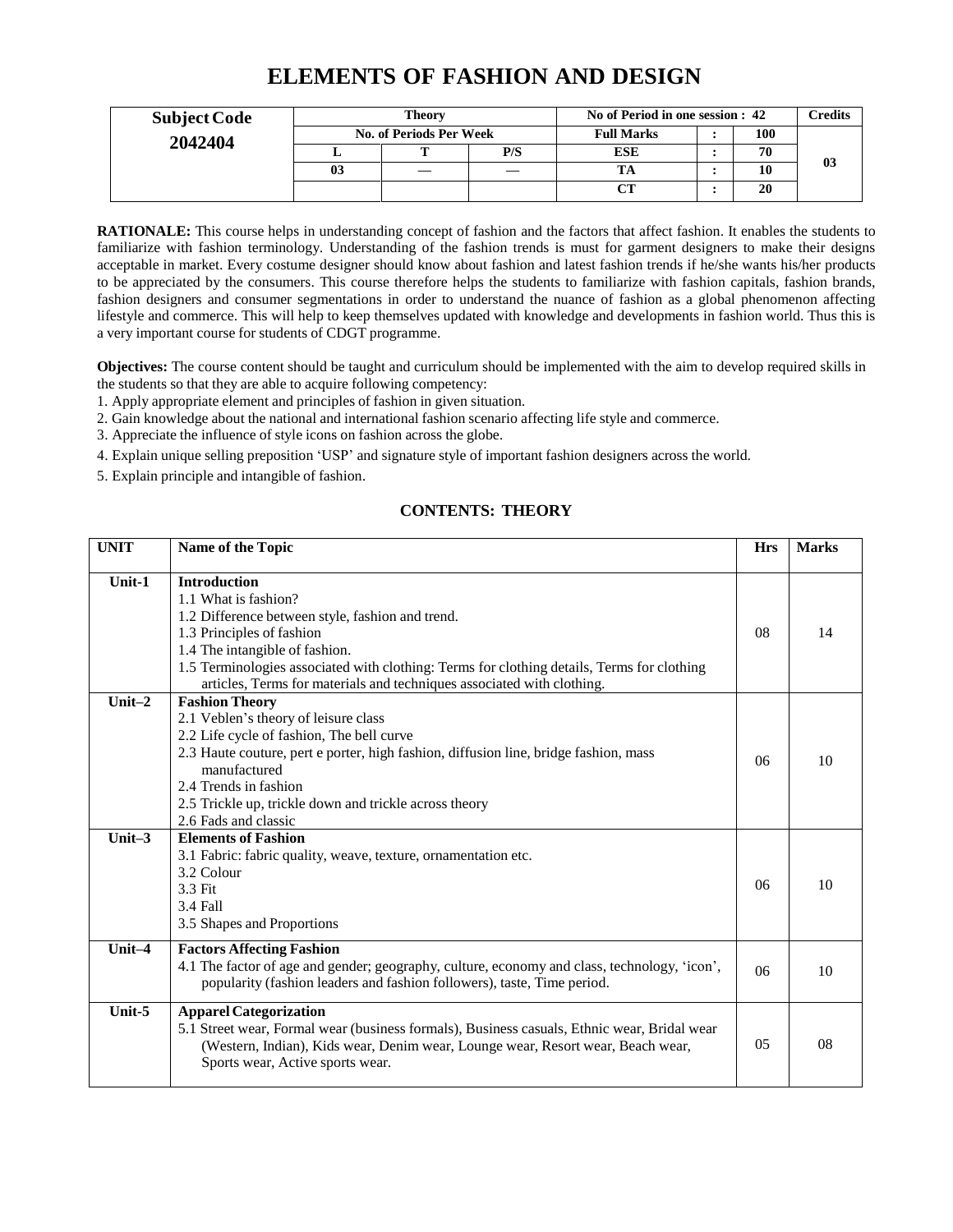| Unit-6   | <b>Fashion Research</b><br>6.1 Design brief analysis<br>6.2 Key words analysis and mind mapping<br>6.3 Consumer research and boards (psychographic and demographic)<br>6.4 Concept boards<br>6.5 Brand research boards                                                            | 05 | 08 |
|----------|-----------------------------------------------------------------------------------------------------------------------------------------------------------------------------------------------------------------------------------------------------------------------------------|----|----|
| Unit-7   | <b>Fashion Icons, Fashion Designers &amp; Fashion Brands</b><br>7.1 Fashion icons, Prominent Indian and International fashion designers and their signature<br>style. Various national and international fashion brands and analysis of the nature of<br>products that they sell. | 03 | 05 |
| $Unit-8$ | <b>Sources and Creator of Fashion</b><br>13.1 Creator of fashion inspiration<br>13.2 Promotion of fashion from designer to closet.                                                                                                                                                | 03 | 05 |
|          | <b>Total</b>                                                                                                                                                                                                                                                                      | 42 | 70 |

## **List of Recommended Books**

| Sr. | <b>Title of Books</b>                            | <b>Author</b>              | <b>Publication</b>                     |
|-----|--------------------------------------------------|----------------------------|----------------------------------------|
| No. |                                                  |                            |                                        |
| 1   | Fashion Design Essentials: 100 Principles of     | Jay Calderin               | Rockport Publishers 2011               |
|     | Fashion Design (Essential Design Handbooks)      |                            |                                        |
| 2   | The Culture of Fashion. A New History of         | <b>Christopher Breward</b> | Manchester University Press 1995       |
|     | Fashionable Dress (Studies in Design) Paperback  |                            |                                        |
| 3   | <b>Fashion and Modernity</b>                     | <b>Christopher Breward</b> | Bloomsbury Academic 2005               |
| 4   | Fashionology: An Introduction to Fashion Studies | Yuniya Kawamura            | Bloomsbury Academic; 1st edition, 2005 |
|     | (Dress, Body Culture)                            |                            |                                        |
| 5   | Fashion and Its Social Agendas: Class, Gender,   | Diana Crane                | University Of Chicago Press 2001       |
|     | and Identity in Clothing                         |                            |                                        |
| 6   | Fashion Cultures: Theories, Explorations and     | Stella Bruzzi, Pamela      | Routledge; New edition 2001            |
|     | Analysis                                         | Church Gibson              |                                        |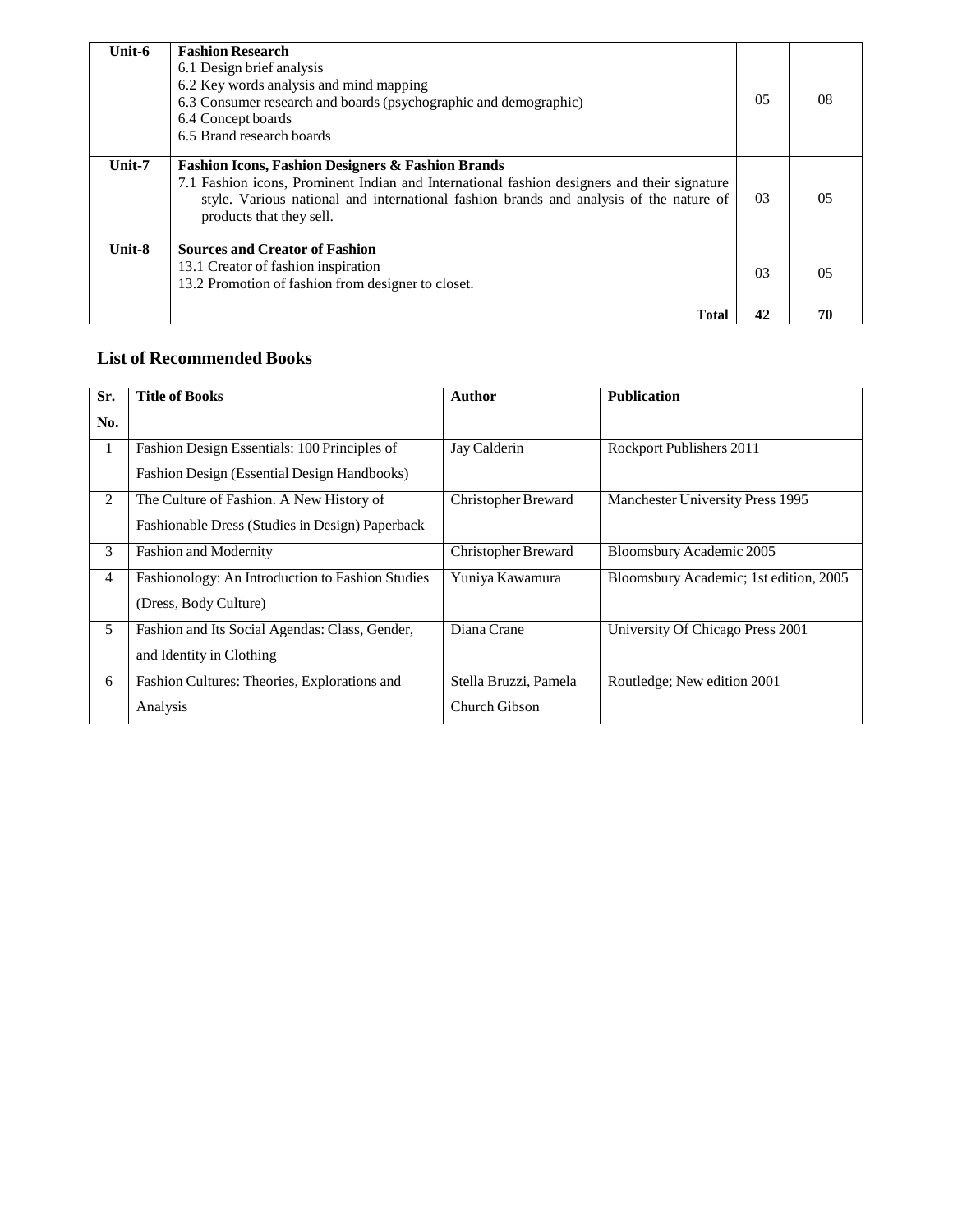## **INDIAN TEXTILES & SURFACE EMBELLISHMENT**

| <b>Subject Code</b> | <b>Theory</b>                  |  |     | No of Period in one session : 42 |  |     | Credits |
|---------------------|--------------------------------|--|-----|----------------------------------|--|-----|---------|
| 2042405             | <b>No. of Periods Per Week</b> |  |     | <b>Full Marks</b>                |  | 100 |         |
|                     |                                |  | P/S | <b>ESE</b>                       |  | 70  |         |
|                     | 03                             |  | __  |                                  |  | 10  | 03      |
|                     |                                |  |     | $\alpha$ to the set of $\alpha$  |  | 20  |         |

**RATIONALE:** This course will provide basic knowledge, origin, history, design elements and material and methods used for textile in northern, southern, eastern and western region of India. The knowledge and skills provided by this course would help in designing and making garments for different regions of India as per local needs/customs/traditions and would also help in creating new designs by fusion of features of traditional designs of different parts of India.

**Objectives:** The students will able to:

i. Describe the different historical/ traditional textile and their origin.

ii. Apply appropriate traditional textile crafts in given situations.

#### **CONTENTS : THEORY**

|           | Name of the Topic                                                                                     | <b>Hrs</b> | <b>Marks</b>    |
|-----------|-------------------------------------------------------------------------------------------------------|------------|-----------------|
| $Unit-1$  | <b>Textile of Northern Region.</b>                                                                    | 05         | $\overline{07}$ |
|           | 2.1 Jammu and Kashmir: Various shawls (Jamawar, Pashmins, Amilkar, kanikar), Namda,                   |            |                 |
|           | Gubba.                                                                                                |            |                 |
|           | 2.2 Himachal Pradesh: Kullu, Kinnaur shawls.                                                          |            |                 |
|           | 2.3. Uttar Pradesh: Brocade (kinkhab, Tanchoi, Abrawan, Gyasar).                                      |            |                 |
| Unit $-2$ | <b>Textile of Eastern Region</b>                                                                      | 08         | 14              |
|           | 3.1 Assam: Muga, Pattu and Eri silk; Mekhla chaddar.                                                  |            |                 |
|           | 3.2 Manipur : Innaphi                                                                                 |            |                 |
|           | 3.3 Meghalaya: Woven textiles                                                                         |            |                 |
|           | 3.4 Nagaland: Naga shawls                                                                             |            |                 |
|           | 3.5 Orissa: Ikkat, Kora-pat sarees                                                                    |            |                 |
|           | 3.6 Sikkim: Carpet weaving, Tangkha painting                                                          |            |                 |
|           | 3.7 Mizoram: Woven textiles                                                                           |            |                 |
|           | 3.8 Tripura: Woven                                                                                    |            |                 |
|           | 3.9 Bihar: Woven                                                                                      |            |                 |
|           | 3.10 West Bengal : Jamdani sarees and its types (Daccai, tangil, dhaniakali, Shantipuri etc),         |            |                 |
|           | Tussar silk, Baluchari sarees.                                                                        |            |                 |
| Unit $-3$ | <b>Textile of Southern Region</b>                                                                     | 06         | 12              |
|           | 4.1 Andhra Pradesh: Kalamkari, Pitamber, Pochampalli, Telia rumal, Dharmaveram sarees,                |            |                 |
|           | Venkatgiri sarees, Mangalgiri Sarees, Gadhwal Sarees.                                                 |            |                 |
|           | 4.2 Karnataka: Ilkal sarees.                                                                          |            |                 |
|           | 4.3 Tamilnadu : Kanjiveram                                                                            |            |                 |
|           | 4.4 Kerala : Kasu sari, Set-mundu.                                                                    |            |                 |
| Unit-4    | <b>Textile of Western Region</b>                                                                      | 08         | 14              |
|           | 5.1 Rajasthan : Lehriya and mothra, Batik; Prints-Sanganer, Bagru Daabu ; Pichawai, Pabuji ki         |            |                 |
|           | phad, Dhurries                                                                                        |            |                 |
|           | 5.2 Gujarat : Mata-ni-pachedi, Rogan, Bandhani, Ajarakh printing, Mashru, Patola, Brocades of         |            |                 |
|           | Gujarat.                                                                                              |            |                 |
|           | 5.3 Madhya Pradesh: Chanderi sarees, Maheshwari sarees, Bagh prints.                                  |            |                 |
|           | 5.4 Maharashtra: Paithani sarees, Mangalkari, Amru & himru.                                           |            |                 |
| Unit-5    | <b>Surface embellishment through Embroidery</b>                                                       | 04         | 05              |
|           | 6.1 Embellishment on fabric/garment with machine embroidery / Computerized machine                    |            |                 |
|           | embroidery                                                                                            |            |                 |
|           | 6.2 Embellishment on fabric/ garment with hand embroidery and ari work, quilting etc                  |            |                 |
| Unit-6    | <b>Surface embellishment through Printing Technology</b>                                              | 04         | 05              |
|           | 7.1 Embellishment on fabric/ garment with block, stencil, screen, Fabric painting etc.                |            |                 |
|           | 7.2 Industry visit to observe functioning of digital printing, roller and heat transfer printing, and |            |                 |
|           | industrial screen printing.                                                                           |            |                 |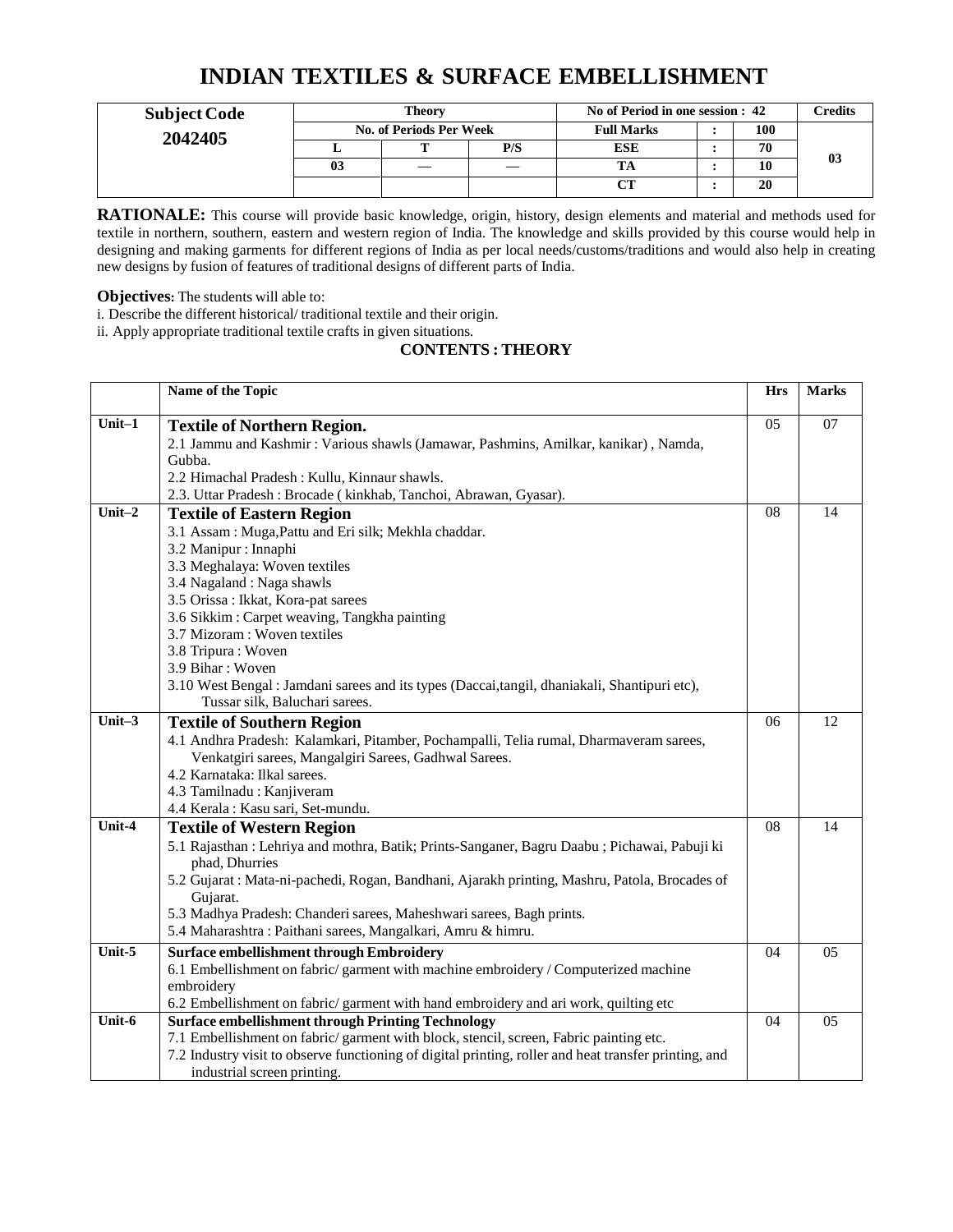| Unit-7 | Surface development through fancy technique                                                 | 05 | 08 |
|--------|---------------------------------------------------------------------------------------------|----|----|
|        | 8.1 Embellishment on fabric/garment with Crochet-Single chain, slip stitch, single crochet, |    |    |
|        | double crochet, treble, half single treble, double treble, triple treble etc.               |    |    |
|        | 8.2 Macramé Half hitch, Half knot, Square knot, Lark head, Horizontal cording, Diagonal     |    |    |
|        | cording, Vertical cording, Overhead knot, Josephine knot.                                   |    |    |
|        | 8.3 Tatting-single shuttle and double shuttle.                                              |    |    |
|        | 8.4 Knitting-Purl, Knit, Garter, Rib, Cable and fancy stitch.                               |    |    |
|        | Total                                                                                       | 42 | 70 |

### **List of Recommended Books**

| Sr.            | <b>Title of Books</b>                         | Author                             | <b>Publication</b>                  |
|----------------|-----------------------------------------------|------------------------------------|-------------------------------------|
| No.            |                                               |                                    |                                     |
|                | Textile and embroidery of India               | John Irvin                         | Marry Publications, Bombay.         |
| 2              | <b>Traditional Indian Costume and Textile</b> | Dr. Parul Bhatnagar                | Abhishek publication, Chandigarh    |
| 3              | Hand woven fabrics of India                   | Jasleen Dhamija and Jyotindra Jain | Mapin publishing Pvt.Ltd. Ahmedabad |
| $\overline{4}$ | Patolas and resist dyed fabrics of India      | Mapin publishers                   |                                     |
| .5             | The Saree                                     | Linda Lyton                        | Thames and Hudson                   |
| 6              | <b>Indian Textiles</b>                        | John Gillow & Nicholas Barnard     |                                     |
| 7              | Textile Traditions of North-east India        | Shankar K Roy                      |                                     |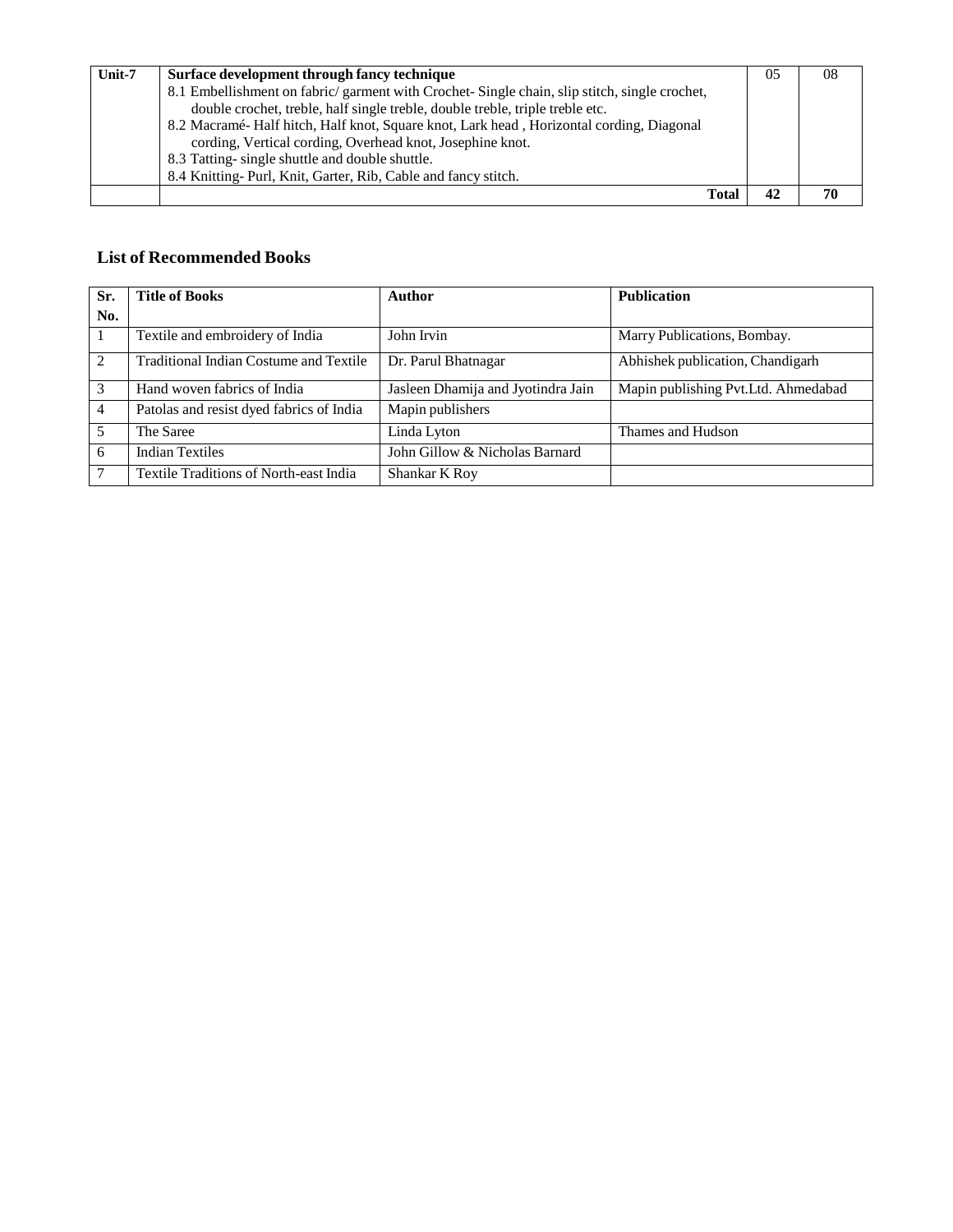# **PATTERN MAKING AND DRAPING LAB**

| <b>Subject Code</b> | <b>Practical</b>        |  |     | No of Period in one session : 60 |  |    | $\gamma$ redits |
|---------------------|-------------------------|--|-----|----------------------------------|--|----|-----------------|
| 2042406             | No. of Periods Per Week |  |     | <b>Full Marks</b>                |  | 50 |                 |
|                     |                         |  | P/S | <b>ESE</b>                       |  | 50 |                 |
|                     |                         |  | 04  | <b>Internal</b>                  |  |    | 02              |
|                     |                         |  |     | <b>External</b>                  |  | 35 |                 |

### **CONTENTS : PRACTICAL**

|                            | List of Experiment:-                                                                       | <b>Hrs</b>      | <b>Marks</b> |  |  |
|----------------------------|--------------------------------------------------------------------------------------------|-----------------|--------------|--|--|
| Unit-1                     | 1.1 Prepare upper basic block as per measurement                                           | 02              |              |  |  |
|                            | 1.2 Prepare basic block of sleeve as per measurement                                       | 02              |              |  |  |
|                            | 1.3 Prepare lower basic block as per measurement                                           | 02              |              |  |  |
| Unit- $2$                  | 2.1 Shift One, two & three dart by pivot method (3 samples).                               | 02              |              |  |  |
|                            | 2.2 Shift One, two & three dart by slash method. (3 samples).                              | $\overline{02}$ |              |  |  |
|                            | 2.3 Combine two darts and three darts by pivot method. (2 samples)                         | 02              |              |  |  |
|                            | 2.4 Combine two darts and three darts by slash method. (2 samples)                         | 02              |              |  |  |
|                            | 2.5 Divide one dart and two darts by pivot method. (2 samples)                             | 02              |              |  |  |
|                            | 2.6 Divide one dart and two darts by slash method. (2 samples)                             | 02              |              |  |  |
|                            | 2.7 Combine dart and convert into seams. (2 samples)                                       | 02              |              |  |  |
|                            | 2.8 Combine dart and convert into gathers. (2 samples)                                     | 02              |              |  |  |
|                            | 2.9 Combine dart and convert into yoke. (2 samples)                                        | 02              |              |  |  |
| $\overline{\text{Unit-3}}$ | 3.1 Design sleeves for women garments (10 drawings)                                        | 02              |              |  |  |
|                            | 3.1.1 Prepare set in sleeves through slash method (Total 5+1 fancy sleeves): Gathers at    | 04              |              |  |  |
|                            | top (puff sleeve), Gathers at bottom (puff sleeve), Gathers at top & bottom (puff          |                 |              |  |  |
|                            | sleeve), Petal, Bell.                                                                      |                 |              |  |  |
|                            | 3.1.2 Prepare non-set in sleeves through adaptation from basic block of women              |                 |              |  |  |
|                            | garment (Total 6 sleeves): Kimono, Raglan pointed, Raglan with round base, Square,         |                 |              |  |  |
|                            | Magyar, Dolman.                                                                            |                 |              |  |  |
|                            | 3.2 Design flat and raised collars (10 drawings)                                           | 02              |              |  |  |
|                            | 3.2.1 Prepare flat collars (Total 5 collars): Peter-pan, Sailors collar, Cape collar, Cape | 06              |              |  |  |
|                            | collar with scallops at bottom, Peter pan with lace at bottom.                             |                 |              |  |  |
|                            | 32.2 Prepare raised collars. (Total 5 collars): Chinese collar (mandarin collar), Shirt    | 06              |              |  |  |
|                            | Collar, Roll collar, Polo collar.                                                          |                 |              |  |  |
|                            | 3.3 Design cuffs (5 drawings)                                                              | 02              |              |  |  |
| Unit-4                     | 4.1 Design skirts (10 drawings)                                                            | 02              |              |  |  |
|                            | 4.2 Prepare skirts through slash method and drafting method.                               | 06              |              |  |  |
|                            | 4.2.1 Skirt with fullness at top (Gathered skirt)                                          |                 |              |  |  |
|                            | 4.2.2 Skirt with fullness at bottom (Flared skirt)                                         |                 |              |  |  |
|                            | 4.2.3 Skirt with fullness at top & bottom (Tiered skirt)                                   |                 |              |  |  |
|                            | 4.2.4 Skirt with yoke, & belt and facing                                                   |                 |              |  |  |
|                            | 4.2.5 Half umbrella (Half Circular)                                                        |                 |              |  |  |
|                            | 4.2.6 Full umbrella (Full Circular)                                                        |                 |              |  |  |
|                            | 4.2.7 Skirt with panels                                                                    |                 |              |  |  |
| Unit-5                     | 5.1 Study Size Charts (discuss and prepare size chart of different countries)              | 02              |              |  |  |
|                            | <b>Total</b>                                                                               | 60              |              |  |  |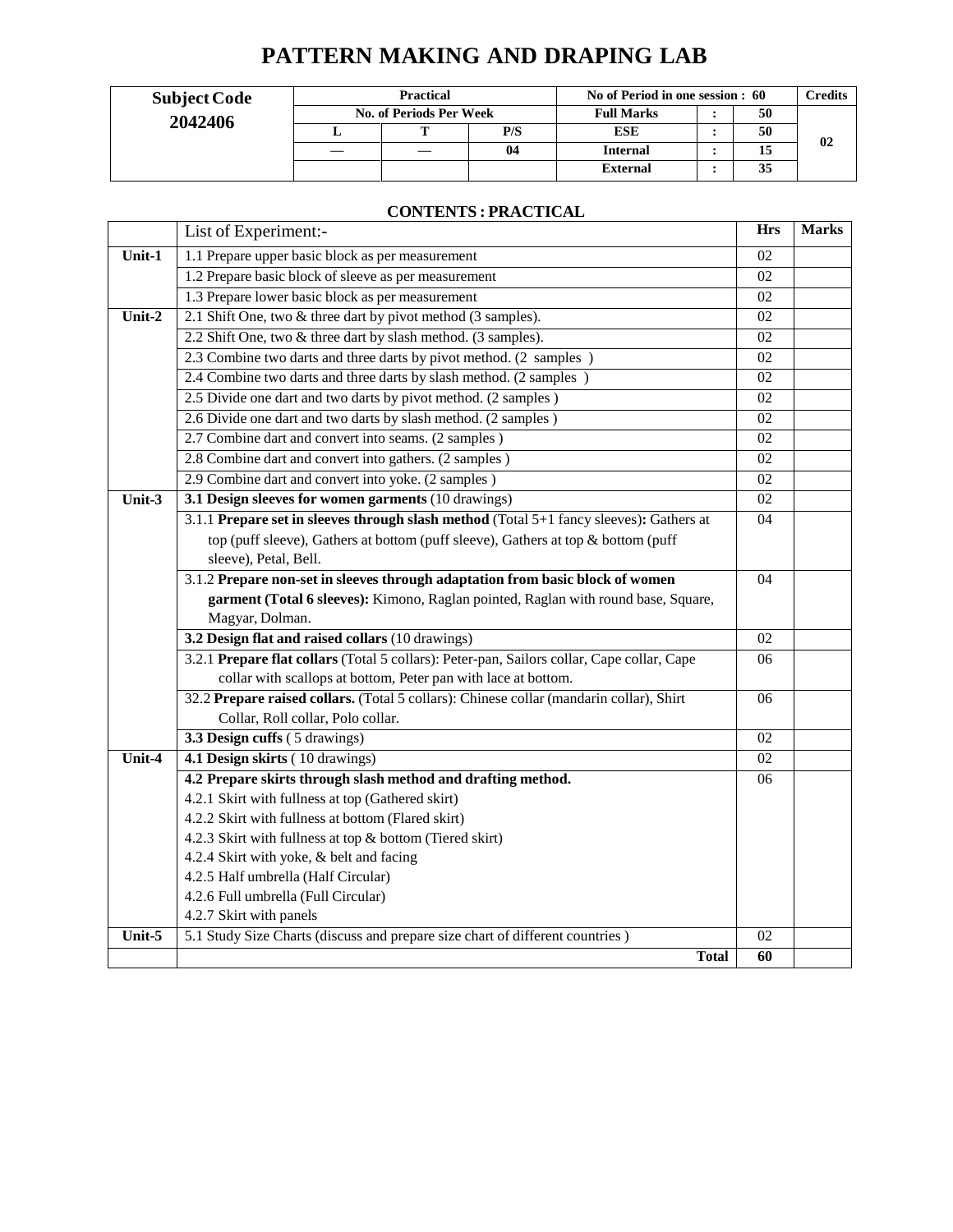## **CLOTHING CONSTRUCTION LAB - II**

| <b>Subject Code</b> | <b>Practical</b>        |  |     | No of Period in one session: 70 |  |    | C <b>redits</b> |
|---------------------|-------------------------|--|-----|---------------------------------|--|----|-----------------|
| 2042407             | No. of Periods Per Week |  |     | <b>Full Marks</b>               |  | 50 |                 |
|                     |                         |  | P/S | <b>ESE</b>                      |  | 50 |                 |
|                     | —                       |  | 04  | <b>Internal</b>                 |  | 15 | 02              |
|                     |                         |  |     | <b>External</b>                 |  | 35 |                 |

**RATIONALE:** This course will provide proficiency in upper and lower garments for children, males & females. The skills to be acquired by this course would help diploma pass outs in planning and supervising operations in industry efficiently and maintaining the quality of products. Students therefore should try to master these skills. This course will develop the requisite skills in the students for preparing fashioned garments at par with the industry.

**Objectives: S**tudents will be able to:

i. Design, cut &stitch the upper garments for males & females.

ii. Design, cut &stitch varieties of skirts.

iii. Prepare lower garments for men and women as per requirement.

iv. Draft, cut and stitch basic trouser for women & men.

v. Draft, cut and stitch Indian bifurcated garment for women.

#### **CONTENTS:PRACTICAL**

| <b>UNIT</b>                | <b>List of Experiment</b>                                                                 | <b>Hrs</b>     | <b>Marks</b> |
|----------------------------|-------------------------------------------------------------------------------------------|----------------|--------------|
|                            |                                                                                           |                |              |
| Unit-1                     | Prepare basic upper block for children.                                                   | 02             |              |
| Unit-2                     | Design shirts for children (Three different designs)                                      | 02             |              |
| Unit $-3$                  | Draft, cut and stitch a children shirt (Age group: 8-10 years).                           | 04             |              |
|                            | Design frocks. (Three different designs)                                                  | 02             |              |
| Unit-4                     | Draft, cut and stitch frock. (Age group: 6-8 years)                                       | 04             |              |
|                            | Prepare basic upper block for men.                                                        | 02             |              |
| Unit-5                     | Design formal shirts. (Three different designs)                                           | 02             |              |
| Unit-6                     | Draft, cut and stitch a formal shirt for men.                                             | 04             |              |
|                            | Design casual shirts. (Three different designs)                                           | 02             |              |
|                            | Draft, cut and stitch a casual shirt for men.                                             | 04             |              |
|                            | Prepare basic upper block for ladies.                                                     | 02             |              |
|                            | Design ladies kurtas. (Three different designs using darts, pleats, tucks, laces, surface | 03             |              |
|                            | embellishment techniques etc.)                                                            |                |              |
|                            | Draft, cut and stitch a ladies simple kurta.                                              | 04             |              |
| $\overline{\text{Unit-7}}$ | Draft, cut and stitch basic trouser for men.                                              | 04             |              |
|                            | Draft, cut and stitch basic trouser for women.                                            | 04             |              |
|                            | Design trouser variations (Five design)                                                   | 03             |              |
|                            | Design skirt variations (Five design)                                                     | 03             |              |
|                            | Draft, cut and stitch any one of the above variations.                                    | 0 <sub>5</sub> |              |
|                            | Draft, cut and stitch Indian bifurcated garment for women (churidar or salwar)            | 0 <sub>5</sub> |              |
|                            | Design Indian bifurcated garment variations (Five design)                                 | 04             |              |
|                            | Draft, cut and stitch any one of the above variations.                                    | 0 <sub>5</sub> |              |
|                            | <b>Total</b>                                                                              | 70             |              |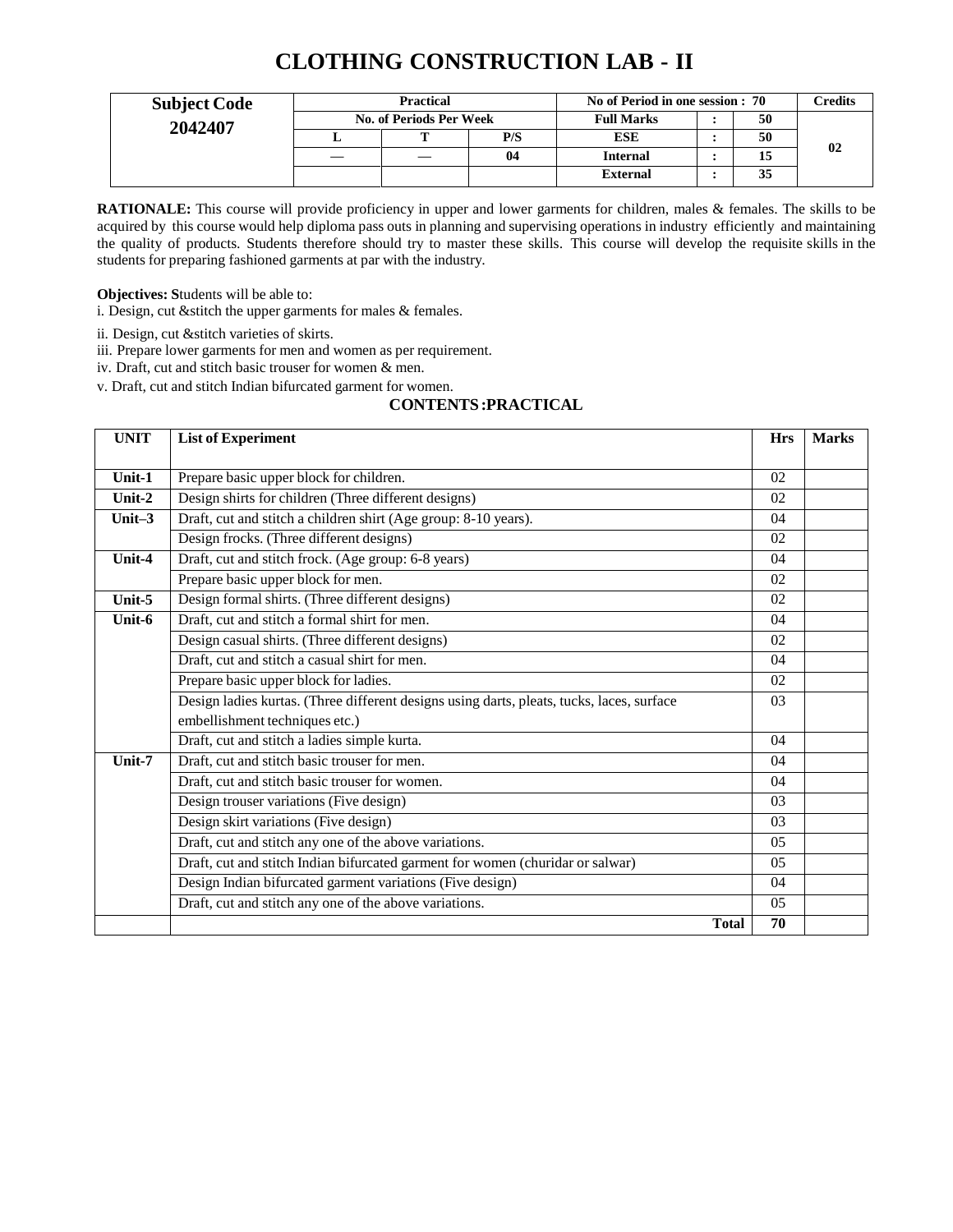## **INDIAN TEXTILE & SURFACE EMBELLISHMENT LAB**

| <b>Subject Code</b> | <b>Practical</b>        |     | No of Period in one session : 45 | <b>Predits</b> |    |
|---------------------|-------------------------|-----|----------------------------------|----------------|----|
| 2042408             | No. of Periods Per Week |     | <b>Full Marks</b>                | 50             |    |
|                     |                         | P/S | <b>ESE</b>                       | 50             |    |
|                     |                         | 02  | <b>Internal</b>                  | 15             | 01 |
|                     |                         |     | <b>External</b>                  | 35             |    |

**RATIONALE:** This course will help students to learn about surface development of fabric for garment construction and development of garment through surface embellishment. It is useful for the students for embellishing the fabric in garment industry. Imbibed knowledge will be useful for preparing fashioned garments.

**Objectives: S**tudents will be able to:

i. Embellish fabric using suitable embroidery technique.

ii. Apply different printing technique for embellishment of garments and fabric.

iii. Select Crochet, macramé, Tatting and knitting technique for embellishment of accessories.

### **CONTENTS : PRACTICAL**

|                                                                                                                                                          | <b>List of Experiment</b>                                                                                                                                    | <b>Hrs</b>      | Marks |  |  |  |
|----------------------------------------------------------------------------------------------------------------------------------------------------------|--------------------------------------------------------------------------------------------------------------------------------------------------------------|-----------------|-------|--|--|--|
|                                                                                                                                                          |                                                                                                                                                              |                 |       |  |  |  |
| Unit-1                                                                                                                                                   | Designing of surface embellishment using embroidery on yoke                                                                                                  | 02              |       |  |  |  |
|                                                                                                                                                          | Designing of surface embellishment using embroidery on border                                                                                                | 02              |       |  |  |  |
|                                                                                                                                                          | Designing of surface embellishment using embroidery on center panel                                                                                          | 02              |       |  |  |  |
|                                                                                                                                                          | Designing of surface embellishment using embroidery on overall sari                                                                                          | 02              |       |  |  |  |
|                                                                                                                                                          | Designing of surface embellishment using embroidery on sari palav                                                                                            | 02              |       |  |  |  |
|                                                                                                                                                          | Designing of surface embellishment using embroidery on dress.                                                                                                |                 |       |  |  |  |
|                                                                                                                                                          | Prepare a fabric/garment from embroidery technique by using any one design prepared above.                                                                   |                 |       |  |  |  |
| Unit $-2$                                                                                                                                                | Prepare design of surface embellishment using printing on T-shirt,                                                                                           | 02              |       |  |  |  |
|                                                                                                                                                          | Prepare design of surface embellishment using printing on kurti,                                                                                             | $\overline{02}$ |       |  |  |  |
|                                                                                                                                                          | Prepare design of surface embellishment using printing on sari,                                                                                              | 02              |       |  |  |  |
|                                                                                                                                                          | Prepare design of surface embellishment using printing on cushion cover                                                                                      | 02              |       |  |  |  |
| Prepare design of surface embellishment using printing on bed sheets/bed spreads<br>Prepare design of surface embellishment using printing on table mats |                                                                                                                                                              | 02              |       |  |  |  |
|                                                                                                                                                          | 02                                                                                                                                                           |                 |       |  |  |  |
|                                                                                                                                                          | Prepare apparel/household articles using printing technique prepared above.<br>Prepare various sample of block print on 12"x12" cloth by using wooden block. | 02              |       |  |  |  |
|                                                                                                                                                          |                                                                                                                                                              | 02              |       |  |  |  |
|                                                                                                                                                          | Prepare various sample of batik on 12"x12" cloth by using wooden block.                                                                                      | 02              |       |  |  |  |
|                                                                                                                                                          | Prepare various sample of tie and dye on 12"x12" cloth by using following basic techniques.                                                                  | 03              |       |  |  |  |
|                                                                                                                                                          | (a) Circle<br>$(b)$ Fold<br>$(c)$ Knot<br>$(d)$ Pleat<br>$(e)$ Sew<br>(f) Marbling                                                                           |                 |       |  |  |  |
|                                                                                                                                                          | (h) Traditional bandhani.<br>$(g)$ Ruching                                                                                                                   |                 |       |  |  |  |
| Unit- $3$                                                                                                                                                | Prepare basic samples of knitting/macramé/tatting                                                                                                            | 03              |       |  |  |  |
|                                                                                                                                                          | Prepare jewellery as accessory using techniques such as crochet /knitting /macramé /tatting (Foot                                                            | 02              |       |  |  |  |
|                                                                                                                                                          | wear, hand bags, head wear, etc.)                                                                                                                            |                 |       |  |  |  |
|                                                                                                                                                          | Prepare Foot wear as accessory using techniques such as crochet /knitting /macramé /tatting                                                                  | 02              |       |  |  |  |
|                                                                                                                                                          | Prepare hand bags as accessory using techniques such as crochet /knitting /macramé /tatting                                                                  | 02              |       |  |  |  |
|                                                                                                                                                          | Prepare head wear as accessory using techniques such as crochet /knitting /macramé /tatting                                                                  | 02              |       |  |  |  |
|                                                                                                                                                          | Total                                                                                                                                                        | 45              |       |  |  |  |
|                                                                                                                                                          |                                                                                                                                                              |                 |       |  |  |  |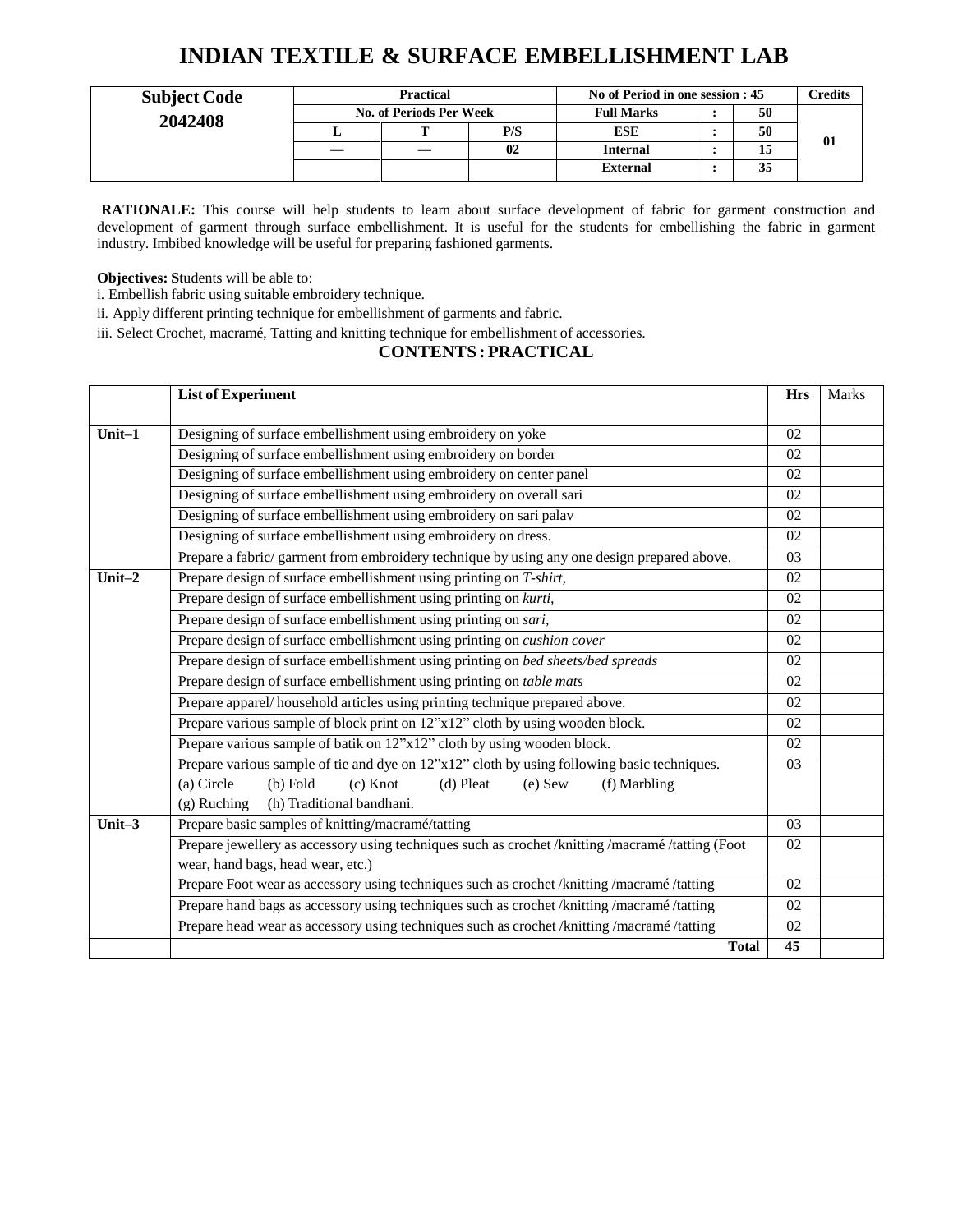# **PATTERN MAKING AND DRAPING LAB -TW**

| <b>Subject Code</b> |   | <b>Term Work</b>        |     | No of Period in one session : 50<br><b>Full Marks</b><br>25 |  |  | `redits |
|---------------------|---|-------------------------|-----|-------------------------------------------------------------|--|--|---------|
| 2042409             |   | No. of Periods Per Week |     |                                                             |  |  |         |
|                     | ∸ | m                       | P/S | <b>Internal</b>                                             |  |  |         |
|                     |   |                         | 02  | <b>External</b>                                             |  |  |         |

### **CONTENTS : TERM WORK**

|        | <b>List of Term Work</b>                                              | <b>Hrs</b> | <b>Marks</b> |
|--------|-----------------------------------------------------------------------|------------|--------------|
| Unit-1 | 1. Measurement taking                                                 |            |              |
|        | 2. Drafting Children's Basic Bodice- 7 years (1/4th Scale)            |            |              |
|        | 3. Drafting for A-line frock (1/4th Scale)                            |            |              |
|        | 4. Drafting for Romper (1/4th Scale)                                  |            |              |
|        | 5. Drafting for Waist Line Frock (1/4th Scale)                        |            |              |
|        | 6. Drafting for Sunsuit (1/4th Scale)                                 |            |              |
|        | 7. Drafting for Female Basic Bodice (1/4th Scale)                     |            |              |
|        | 8. Drafting for Female Basic Skirt (1/4th Scale)                      |            |              |
|        | 9. Drafting for Women's Nighty Block-Bespoke Method (1/4th Scale)     |            |              |
|        | 10. Drafting for Women's Plain Saree Blouse (1/4th Scale)             |            |              |
|        | 11. Drafting for Men's Basic Shirt and Sleeve (1/4th Scale)           |            |              |
|        | 12. Drafting for Men's Flat Front Trouser Block (1/4th Scale)         |            |              |
|        | 13. Adapting for Men's Culoette-from Flat front trouser (1/4th Scale) |            |              |
|        |                                                                       |            |              |
|        | <b>Total</b>                                                          | 50         |              |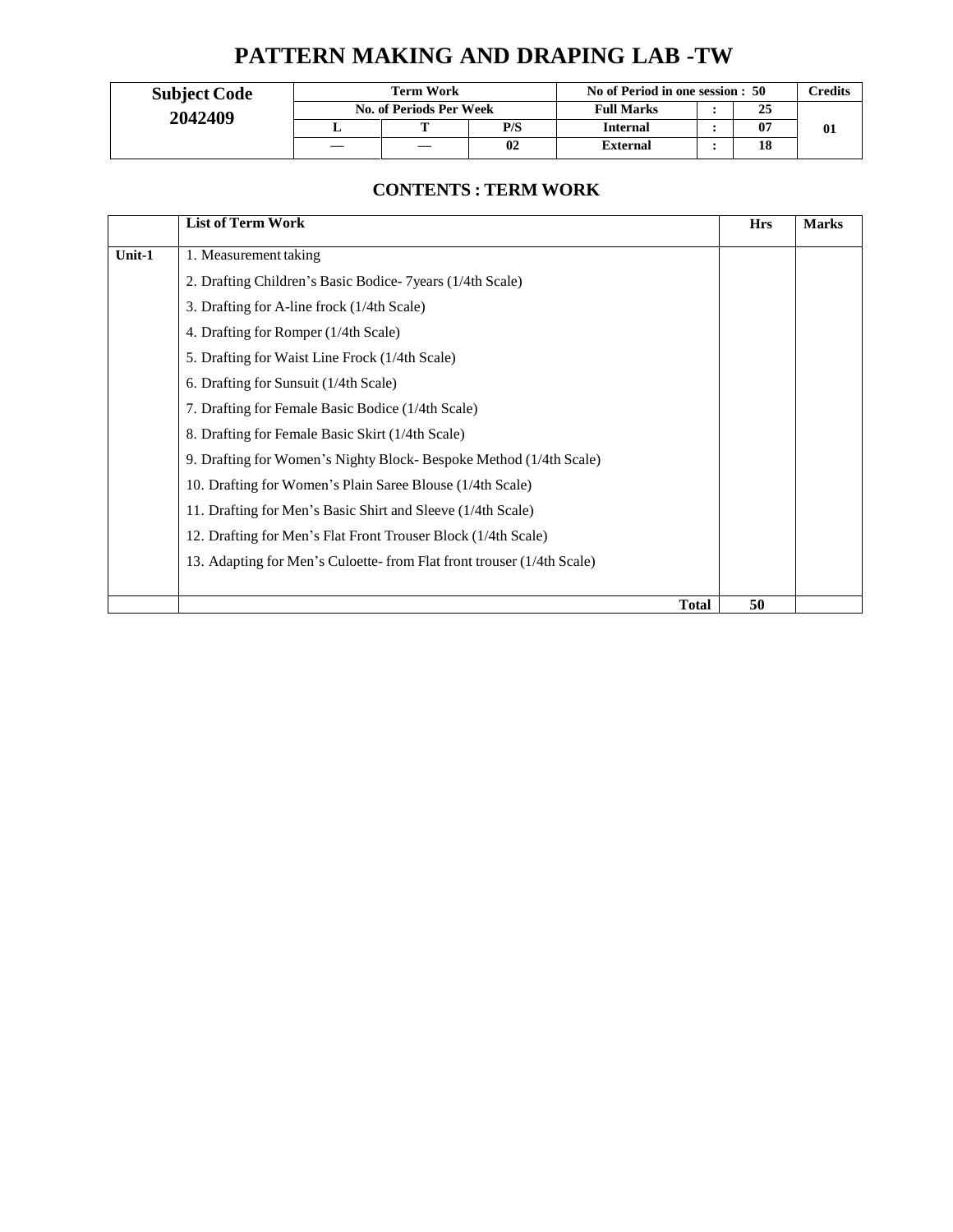# **FASHION SKETCHING - TW**

| <b>Subject Code</b> | <b>Term Work</b> |                         |     | No of Period in one session : 56 |  |    | Credits      |
|---------------------|------------------|-------------------------|-----|----------------------------------|--|----|--------------|
|                     |                  | No. of Periods Per Week |     | <b>Full Marks</b>                |  | 25 |              |
| 2042410             |                  |                         | P/S | <b>Internal Examiner</b>         |  | 07 | $\mathbf{0}$ |
|                     |                  |                         | 02  | <b>External Examiner</b>         |  |    |              |

#### **CONTENTS: TERM WORK**

|               | <b>List of Term Work</b>                                                                                                                                                               | <b>Hrs</b> | <b>Marks</b> |
|---------------|----------------------------------------------------------------------------------------------------------------------------------------------------------------------------------------|------------|--------------|
|               |                                                                                                                                                                                        |            |              |
| <b>UNIT-1</b> | 1.1 Quickly sketch human figures as seen in real life: sketching field trip to: Station,                                                                                               |            |              |
|               | marketplace, street etc. (3 drawings)                                                                                                                                                  |            |              |
|               | 1.2 Make silhouette or 'Ghost' drawing of human figures using any thick medium like: Piece of                                                                                          |            |              |
|               | charcoal, thick brush and ink, thick felt-tip marker (3 drawings)                                                                                                                      |            |              |
|               | 1.3 Draw live male standing figure in detail: front, side, back & 3/4thGeometric simplification                                                                                        |            |              |
|               | of figure: front, side, back & 3/4th; Morphing 'style lines' on the human form : like Chest                                                                                            |            |              |
|               | line, Waist line, Hip line, Knee levels, Centre front, Centre back; Preparing master croquie                                                                                           |            |              |
|               | Male in front, side, back, 3/4th postures (4 drawings)                                                                                                                                 |            |              |
|               | 1.4 Draw live female standing figure in detail: front/back & 3/4th Geometric simplification:                                                                                           | 20         |              |
|               | front, side, back & 3/4th; Morphing 'style lines' on the human form: like Bust line, Waist                                                                                             |            |              |
|               | line, Hip line, Empire line, Princess line, Knee levels, Centre front, Centre back. Preparing                                                                                          |            |              |
|               | master croquie female in front, side, back, $3/4$ th postures (4 drawings)<br>1.5 Draw live kids standing figure in detail: front/back & $3/4^{\text{th}}$ Geometric simplification of |            |              |
|               |                                                                                                                                                                                        |            |              |
|               | figure: front/back & $3/4$ <sup>th</sup> . Morphing 'style lines' on the human form : like chest line, Waist                                                                           |            |              |
|               | line, Hip line, Knee levels, Centre front, Centre back; Preparing master croquie Kids in                                                                                               |            |              |
|               | front, side, back, 3/4th postures (4 drawings)                                                                                                                                         |            |              |
|               | 1.6 Copy illustration of any famous fashion illustrator using different mediums like: Ink and                                                                                          |            |              |
| UNIT-2        | 2.1 Design a garment using 'Point' as a main feature of the garment (1 drawing)                                                                                                        |            |              |
|               | 2.2 Design a garment using 'Line' as a main feature of the garment (1 drawing)                                                                                                         |            |              |
|               | 2.3 Design a garment using 'shape and form' as a main feature of the garment (1 drawing)                                                                                               | 04         |              |
|               | 2.4 Design a garment using 'Color and Texture' as a main feature of the garment (1 drawing)                                                                                            |            |              |
|               | 2.5 All exercises to be done on the croquies developed in Unit-I                                                                                                                       |            |              |
| UNIT-3        | Prepare one Sheet in every sub-topics given below                                                                                                                                      |            |              |
|               | 3.1 Repetition and the elements as applied to dress.                                                                                                                                   |            |              |
|               | 3.2 Gradation and the elements as applied to dress.                                                                                                                                    |            |              |
|               | 3.3 Transition and the elements as applied to dress.                                                                                                                                   | 07         |              |
|               | 3.4 Radiation and the elements as applied to dress.                                                                                                                                    |            |              |
|               | 3.5 Rhythm and the elements as applied to dress.                                                                                                                                       |            |              |
|               | 3.6 Emphasis and the elements as applied to dress.<br>3.7 Balance and the elements as applied to dress.                                                                                |            |              |
| UNIT-4        | 4.1 Explore the concept of large top slim bottom; slim top large bottom on the croquies                                                                                                |            |              |
|               |                                                                                                                                                                                        |            |              |
|               | developed in Unit-I (2 drawings)<br>4.2 Create an angular/sharp look through Colour, Line, Point and texture on the croquies                                                           |            |              |
|               | developed in Unit-I (4 drawings)                                                                                                                                                       |            |              |
|               | 4.3 Create a Tubular/flat look through Colour, Line, Point and texture on the croquies                                                                                                 |            |              |
|               | developed in Unit-I (4 drawings)                                                                                                                                                       | 18         |              |
|               | 4.4 Create a Curvy look through Colour, Line, Point and texture on the croquies developed in                                                                                           |            |              |
|               |                                                                                                                                                                                        |            |              |
|               | Unit-I(4 drawings)                                                                                                                                                                     |            |              |
|               | 4.5 Accentuate various zones of the body through Colour, Line, Point and texture on the                                                                                                |            |              |
|               | croquies developed in Unit-I (4 drawings)                                                                                                                                              |            |              |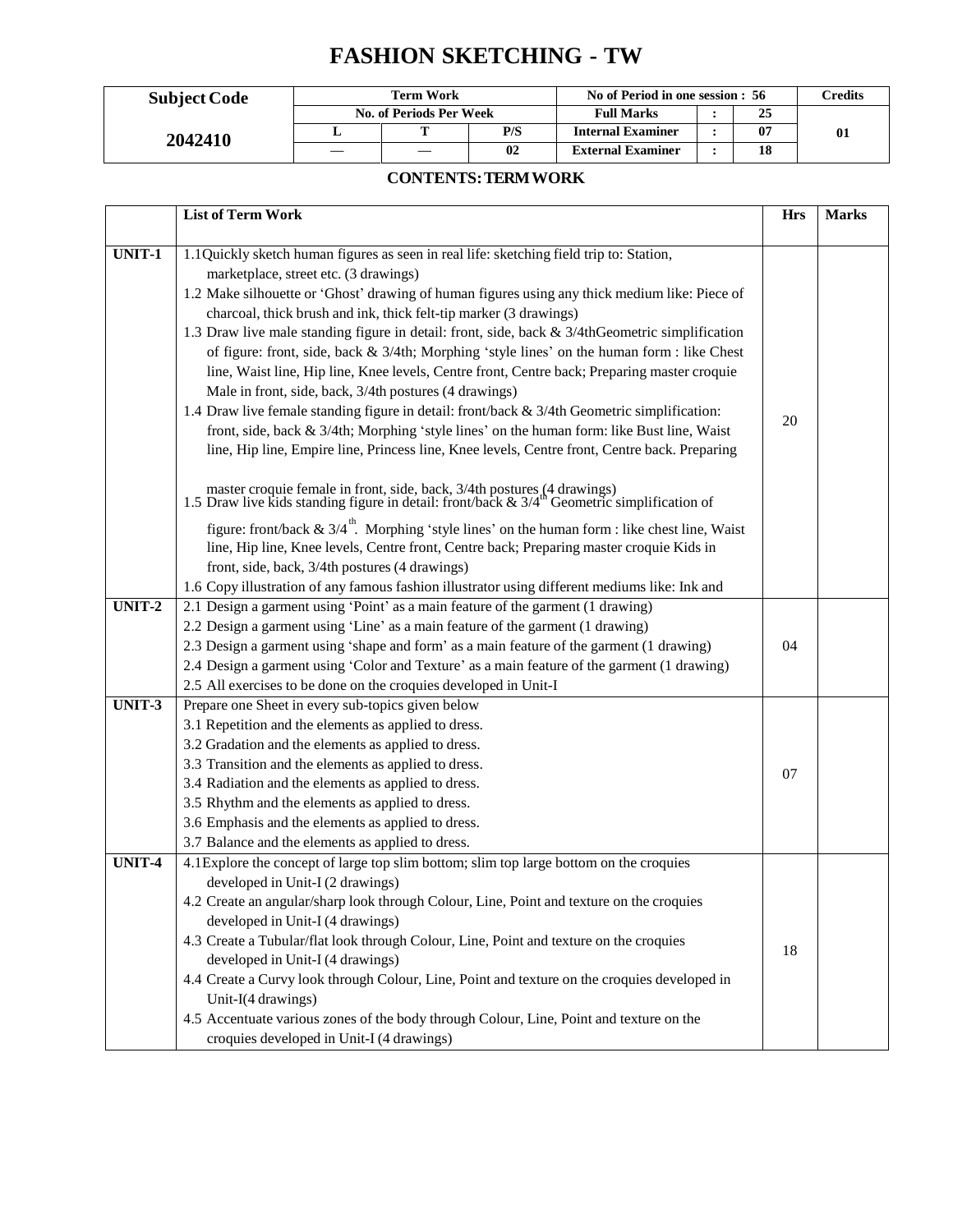| UNIT-5 | 5.2Derive colour story and make colour board (1 sheet)<br>5.3 Derive shapes, lines and textures from the visual (1 sheet)<br>5.4 Design 6 to7 ensembles incorporating the derivations from the visual on the garments (1<br>sheet: 6 to 7 drawings)<br>5.5 Compile the process | 04 |  |
|--------|--------------------------------------------------------------------------------------------------------------------------------------------------------------------------------------------------------------------------------------------------------------------------------|----|--|
| UNIT-6 | 6. PC-eatlecte a reference visual (1 sheet)                                                                                                                                                                                                                                    |    |  |
|        | 6.2 Derive silhouettes direction, style direction, color story planning, and material story                                                                                                                                                                                    |    |  |
|        | planning according to the theme.                                                                                                                                                                                                                                               |    |  |
|        |                                                                                                                                                                                                                                                                                | 03 |  |
|        | design through darts, pleats, tucks, gathers, ruffles, panels, colour blocking, and other                                                                                                                                                                                      |    |  |
|        | surface embellishment methods                                                                                                                                                                                                                                                  |    |  |
|        | 6.4 Compile the whole process in a booklet format appropriate for buyers.                                                                                                                                                                                                      |    |  |
|        | Total                                                                                                                                                                                                                                                                          | 56 |  |

6.3 Develop 6 to 7 ensembles on the croquies while incorporating elements and principles of